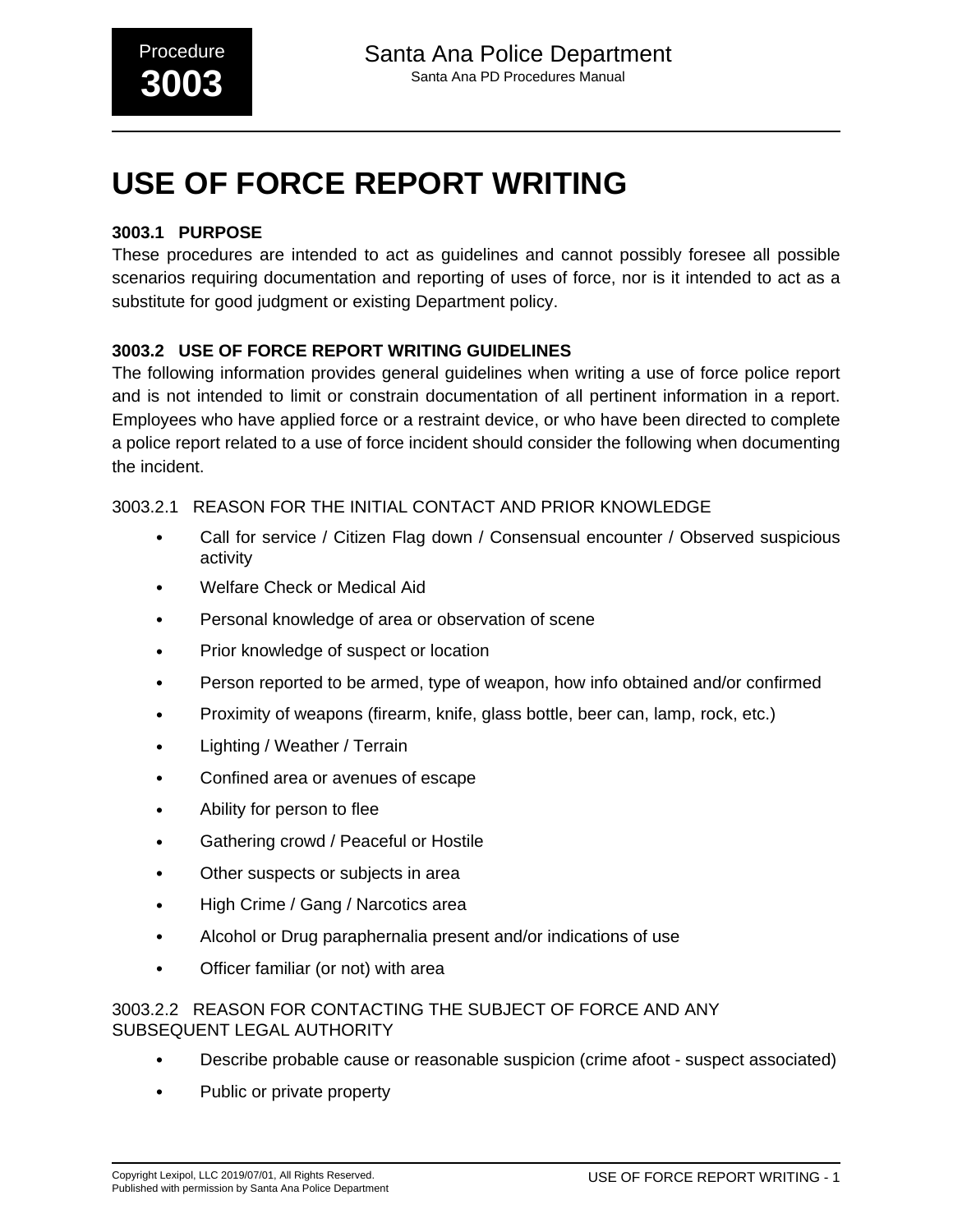# Santa Ana Police Department

Santa Ana PD Procedures Manual

# USE OF FORCE REPORT WRITING

- Need for immediate contact with person vs. waiting for additional personnel or resources
- Describe any tactical plan

#### 3003.2.3 SUBJECT'S DESCRIPTION AND BEHAVIOR

- Physical Description (Gender / Age / Height / Weight / Muscular build / Gang Tattoos)
- Clothing, appearance, mannerisms or information consistent with criminal activity
- Bulges in clothing capable of concealing a weapon
- Obvious symptoms of drug or alcohol use
- Physical signs of nervousness (rapid breathing, sweating)
- Emotionally or mentally disturbed (crying / angry / agitated, violent)
- Vacant stare / Glancing around for avenues of escape
- Furtive movements (turning away / discarding an item / hands in pockets)
- Hands closed / clenched fists
- Knowledge of person's criminal history or propensity for violence
- Aggressive posture / fighting stance / rigid body

#### 3003.2.4 INTERACTION WITH THE SUBJECT PRIOR TO THE USE OF FORCE

- Unresponsive to questioning or repeating same question/answer
- Abusive, vulgar or threatening language
- Invading personal space
- Tensing up or pulling away during contact and/or pat down
- Suspect attempting to flee
- Additional suspects arriving
- Actively resisting or attempting to evade arrest
- Were there other less intrusive measures available (including waiting for more officers)
- Were de-escalation techniques employed? (Redirecting subject's anger or attempting to convince individual to be compliant, etc.)
- Warnings given (if possible)
- Verbal commands given and subject's response

#### 3003.2.5 DETAILED ACCOUNT OF FORCE USED AND SUBJECT'S ACTIONS

• Describe the immediate threat of harm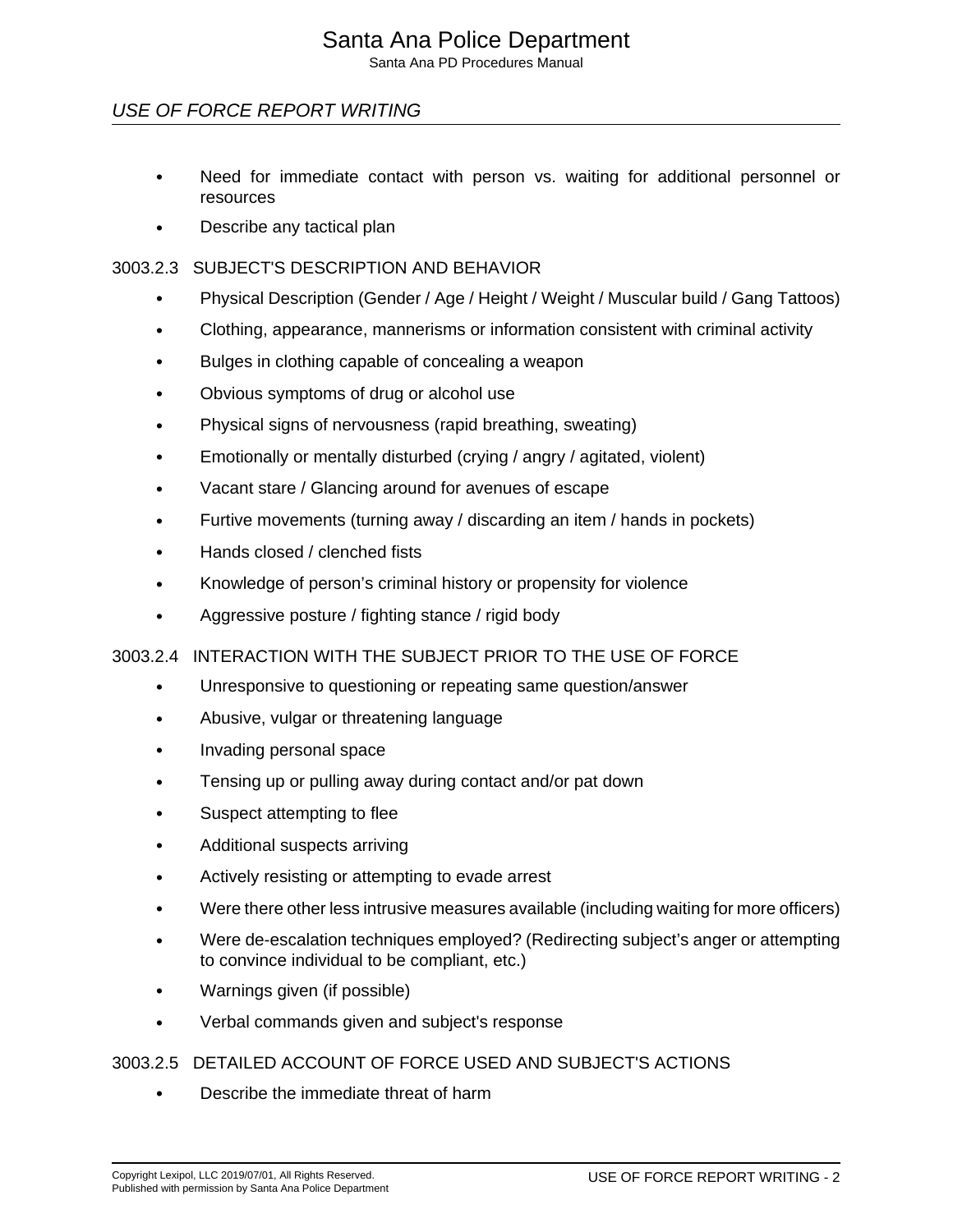# Santa Ana Police Department

Santa Ana PD Procedures Manual

# USE OF FORCE REPORT WRITING

- Why force was used (prevent escape, effect arrest, gain control, overcome resistance, self-defense)
- Weapon(s) used and why
- Location on subject's body
- Impact on subject and subject's response
- If known, evaluation of force after each application decision to continue / stop / use another weapon
- Verbal commands given to subject during use of force
- Subject's attempt to flee / resist / fight
- Statements made by subject during application of force
- Officer's physical state (exhaustion, injured, losing consciousness, etc.)
- Change in crowd composition (additional suspects arriving)
- Inability to use other force options (suspect sweaty- unable to control)
- Approximate or definitive number of times weapons were used overall and effectiveness
- Officer mindset (fearful, physical fatigue, feeling of being overpowered by subject, etc.)

## 3003.2.6 ACTIONS TAKEN AFTER FORCE WAS APPLIED

- Provide first-aid, if necessary
- Request appropriate medical aid (OCFA Paramedics)
- Notify Communications via radio and note all medical efforts in report (
- Request a supervisor, if required
- Photographs taken (Suspect, Officer's clothing and/or injuries)
- Contact all percipient and/or potential witnesses
- Document entire incident in police report, including a description of all injuries either observed or identified by the subject
- The amount of time the person was restrained with a RIPP hobble where applicable
- How the suspect was transported and the position of the suspect (seated, lying on side, etc)

## 3003.2.7 COMMON REPORT TERMINOLOGY

- TASER Device Discharged probes, drive-stun mode, cycles, wire, cartridge, display an electrical arc, aiming laser, lower center mass, and download TASER data from device
- Baton / Asp Strike